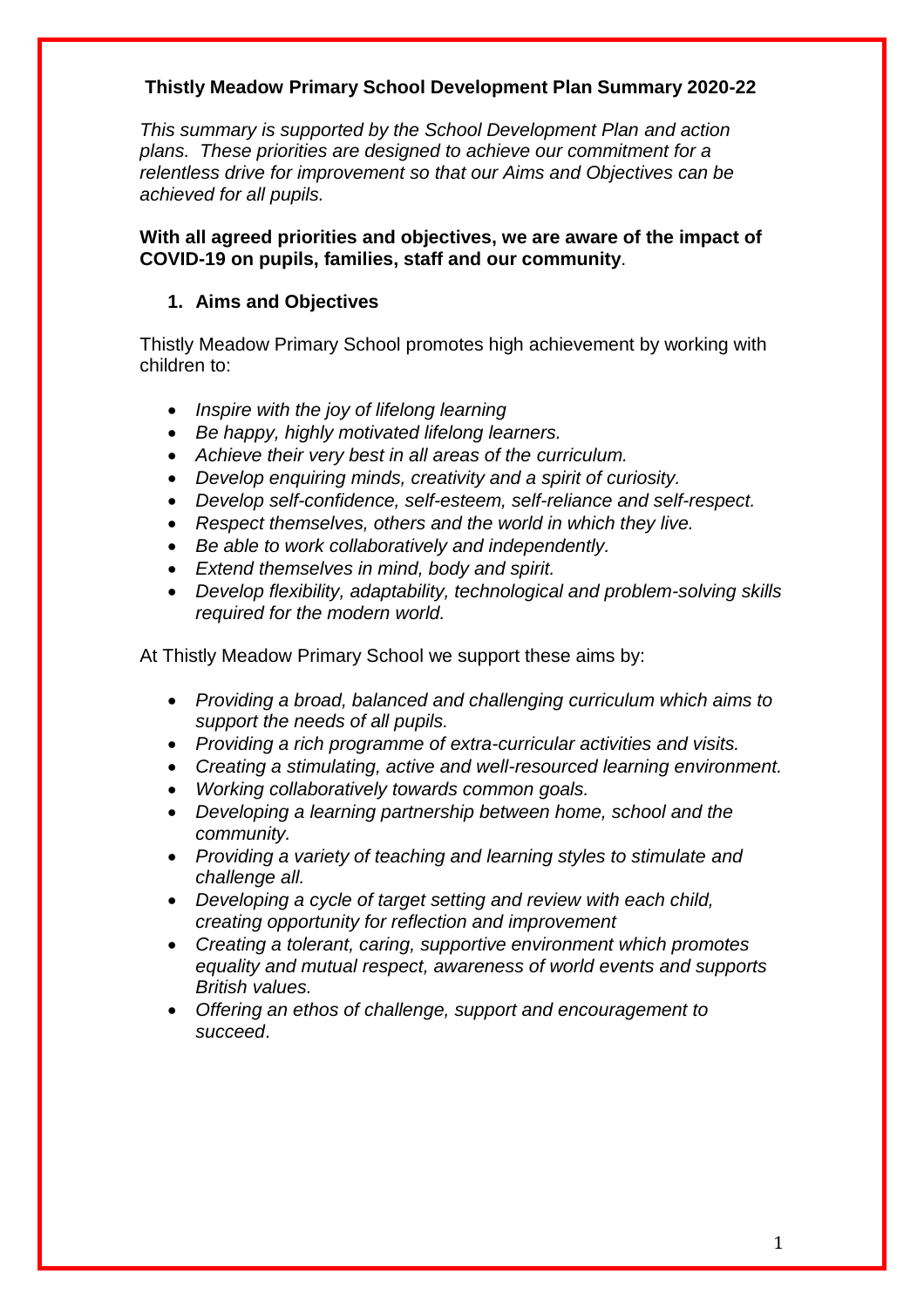# **Summary Development Priorities 2021 – 22**

### **Priority 1: Using evidenced based research to promote professional learning**

- Using cognitive science and EEF research to develop learning and teaching strategies
- Using research to improve pedagogy
- Providing feedback that moves learning forward
- Developing checking for understanding

### Autumn 21

- Staff development research to support planning, lesson delivery and feedback to pupils
- Feedback Feedback policy to give children tools to reflect on their learning and appropriate methods to secure good progress for all groups
- Assessment December 21
- Homework research
- PMR research projects
- Maths review

### Spring 22

- Analysis of data to inform priorities
- EEF Behaviour
- Maths and reading review
- PMR research
- Subject leader training and core monitoring
- Monitoring work and lessons
- Assessment developing checking fro understanding, quizzing and KOs

#### Summer 22

- Subject leader training and foundation subject monitoring
- Review impact of research on pupil outcomes
- Feedback on PMR research
- Monitoring work and lessons

### **Priority 2: Developing a knowledge-rich curriculum**

- Understanding progression in each subject and making links, cultural capital
- Reading Improving reading outcomes for all pupils
- Reading fluency, phonics, spelling, vocabulary and reading comprehension
- Writing slow writing and deliberate practice
- Maths developing thinking maths about and direct instruction
- EYFS revised statutory guidance September 2021
- PSHE & Relationships and health education, SEL
- Subject development key concepts and making connections across the curriculum
- Developing cultural capital identified across the curriculum. Developing arts and sport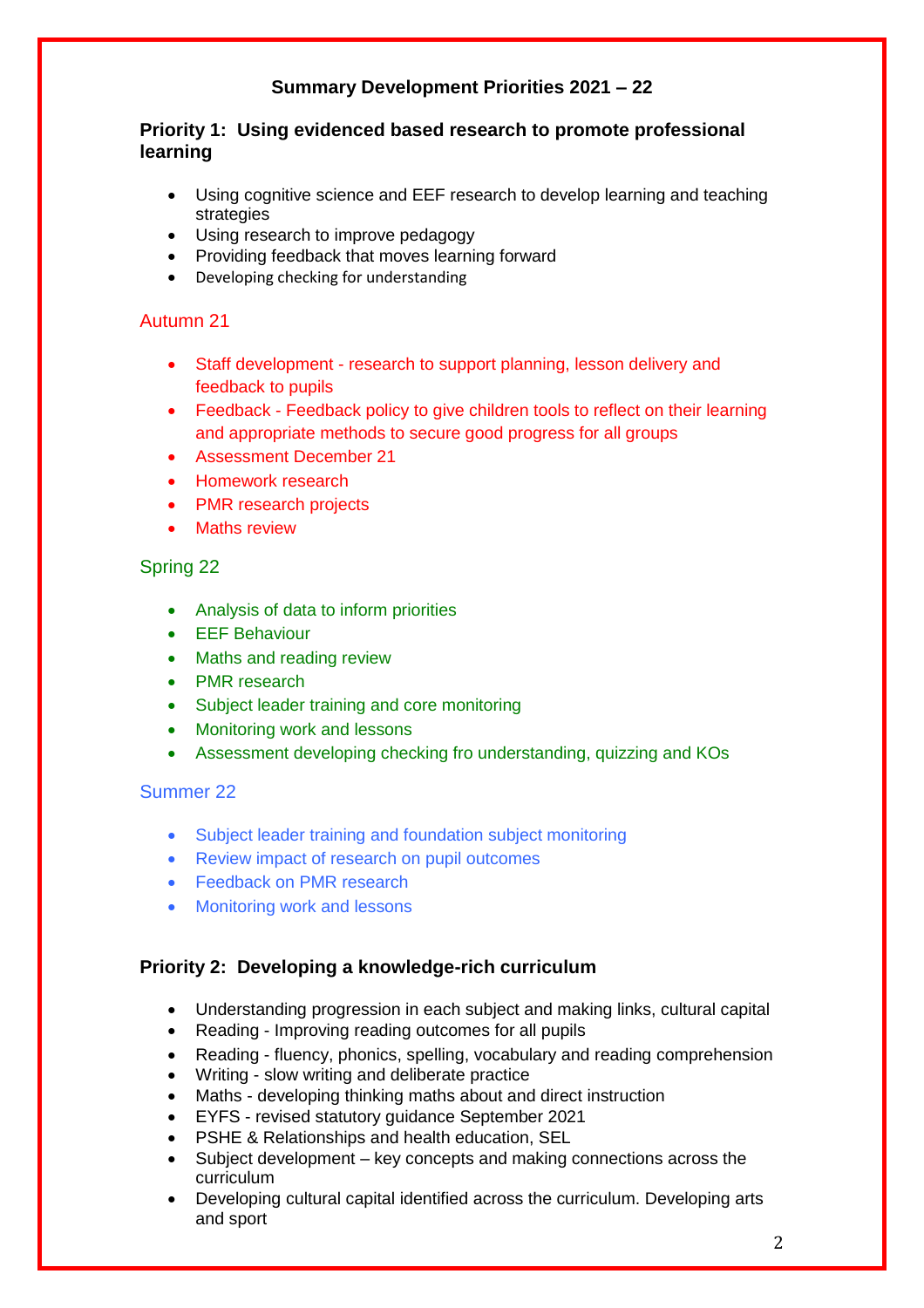Environmental links with the school council and curriculum

## Autumn 21

- Phonics and fluency training
- Reading comprehension training fiction
- PSHE / RSE curriculum
- EYFS curriculum mapping and developing head, heart and hands
- Maths: Times tables and planning review
- Curriculum review cycle
- Curriculum P updates
- Cultural capital links within learning journeys as well as re-intriducing trips, current affairs within assemblies

### Spring 22

- RE curriculum review and training
- Behaviour
- Curriculum review cycle and developing progression maps
- Maths planning and modelling
- Reading comprehension training information texts
- Writing development
- Maths and Reading reviews
- SEN review
- EYFS curriculum mapping
- School council environmental and charity links

### Summer 22

- Geography and History reviews
- PSHE reviews
- Maths and English reviews
- School council environmental and charity focus

### **Priority 3: Supporting education recovery**

- SEND, SEMH trauma and attachment training
- Adapting planning and assessment to identify gaps and next steps
- Pre / post learning intervention
- Teaching and learning positive relationships, subject knowledge, knowing the curriculum, anticipating misconceptions, connecting knowledge and making children think hard, purposeful practice
- Homework development group
- Working group assessment

### Autumn 21

- Curriculum considerations and identifying gaps
- Assessment and analysis of data
- Homework research